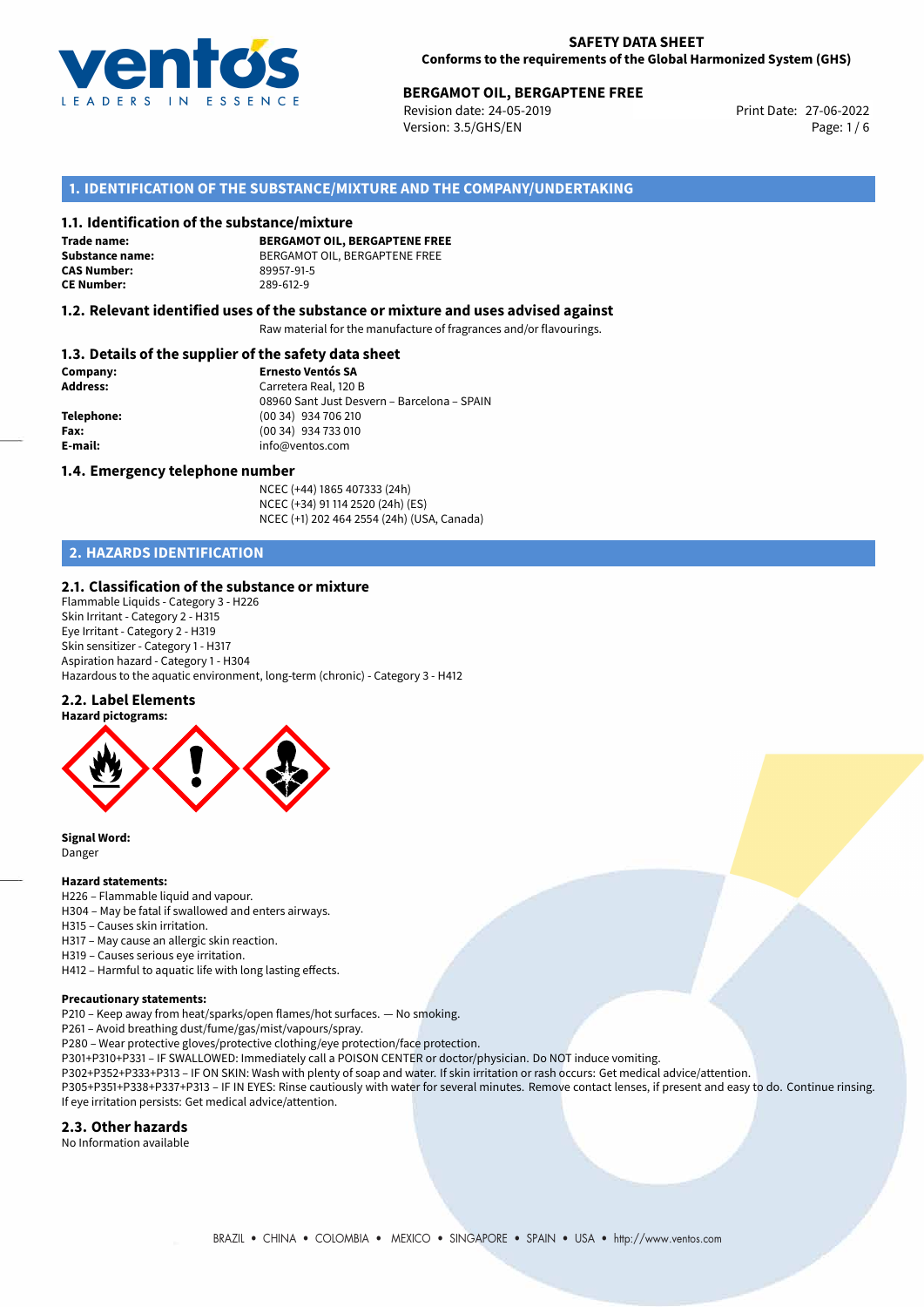

# **BERGAMOT OIL, BERGAPTENE FREE**<br>Revision date: 24-05-2019 **BERGAPTENE FREE**<br>Print Date: 27-06-2022

Revision date: 24-05-2019 Version: 3.5/GHS/EN Page: 2 / 6

# **3. COMPOSITION/INFORMATION ON INGREDIENTS**

### **3.1. Substances**

| Chemical name: | BERGAMOT OIL, BERGAPTENE FREE |
|----------------|-------------------------------|
| CAS number:    | 89957-91-5                    |
| EC number:     | 289-612-9                     |

### **Hazardous constituents:**

| <b>Chemical Name</b>   | % (w/w)        | <b>CAS No</b><br><b>EC No</b> | <b>Classification according to GHS</b>                                                                                                                                                                                                                                                                                                                                    |  |  |
|------------------------|----------------|-------------------------------|---------------------------------------------------------------------------------------------------------------------------------------------------------------------------------------------------------------------------------------------------------------------------------------------------------------------------------------------------------------------------|--|--|
| <b>BERGAMOT OIL</b>    | >50            | 89957-91-5<br>289-612-9       | Flammable Liquids - Category 3 - H226<br>Skin Irritant - Category 2 - H315<br>Eye Irritant - Category 2 - H319<br>Skin sensitizer - Category 1 - H317<br>Aspiration hazard - Category 1 - H304<br>Hazardous to the aquatic environment, long-term (chronic) - Category 3 - H412                                                                                           |  |  |
| <b>LIMONENE</b>        | $>25$ ; <50    | 138-86-3<br>205-341-0         | Flammable Liquids - Category 3 - H226<br>Skin Irritant - Category 2 - H315<br>Skin sensitizer - Category 1B - H317<br>Aspiration hazard - Category 1 - H304<br>Hazardous to the aquatic environment, short-term (acute) - Category 1 - H400<br>Hazardous to the aquatic environment, long-term (chronic) - Category 1 - H410                                              |  |  |
| LINALYL ACETATE        | $>25$ ; $<$ 50 | 115-95-7<br>204-116-4         | Flammable Liquids - Category 4 - H227<br>Skin Irritant - Category 2 - H315<br>Eye Irritant - Category 2B - H320<br>Skin sensitizer - Category 1 - H317<br>Hazardous to the aquatic environment, short-term (acute) - Category 3 - H402                                                                                                                                    |  |  |
| LINALOOL               | $>10$ ; $<$ 25 | 78-70-6<br>201-134-4          | Flammable Liquids - Category 4 - H227<br>Acute Toxicity - Category 5 (oral) - H303<br>Skin Irritant - Category 2 - H315<br>Eye Irritant - Category 2A - H319<br>Skin sensitizer - Category 1B - H317<br>Hazardous to the aquatic environment, short-term (acute) - Category 3 - H402                                                                                      |  |  |
| <b>GAMMA-TERPINENE</b> | $>1$ ; <10     | 99-85-4<br>202-794-6          | Flammable Liquids - Category 3 - H226<br>Acute Toxicity - Category 5 (oral) - H303<br>Skin Irritant - Category 3 - H316<br>Toxic to reproduction - Category 2 - H361<br>Aspiration hazard - Category 1 - H304<br>Hazardous to the aquatic environment, long-term (chronic) - Category 2 - H411                                                                            |  |  |
| <b>BETA-PINENE</b>     | $>1$ ; $<$ 10  | 127-91-3<br>204-872-5         | Flammable Liquids - Category 3 - H226<br>Skin Irritant - Category 2 - H315<br>Skin sensitizer - Category 1B - H317<br>Aspiration hazard - Category 1 - H304<br>Hazardous to the aquatic environment, short-term (acute) - Category 1 - H400<br>Hazardous to the aquatic environment, long-term (chronic) - Category 1 - H410                                              |  |  |
| ALPHA-PINENE           | $>1$ ; $<$ 10  | 80-56-8<br>201-291-9          | Flammable Liquids - Category 3 - H226<br>Acute Toxicity - Category 4 (oral) - H302<br>Skin Irritant - Category 2 - H315<br>Skin sensitizer - Category 1B - H317<br>Aspiration hazard - Category 1 - H304<br>Hazardous to the aquatic environment, short-term (acute) - Category 1 - H400<br>Hazardous to the aquatic environment, long-term (chronic) - Category 1 - H410 |  |  |
| <b>MYRCENE</b>         | $\geq$ 1; <10  | 123-35-3<br>204-622-5         | Flammable Liquids - Category 3 - H226<br>Skin Irritant - Category 2 - H315<br>Eye Irritant - Category 2A - H319<br>Aspiration hazard - Category 1 - H304<br>Hazardous to the aquatic environment, short-term (acute) - Category 1 - H400<br>Hazardous to the aquatic environment, long-term (chronic) - Category 2 - H411                                                 |  |  |

[See the full text of the hazard statements in section 16.](#page-5-0)

**3.2. Mixtures**

Not applicable.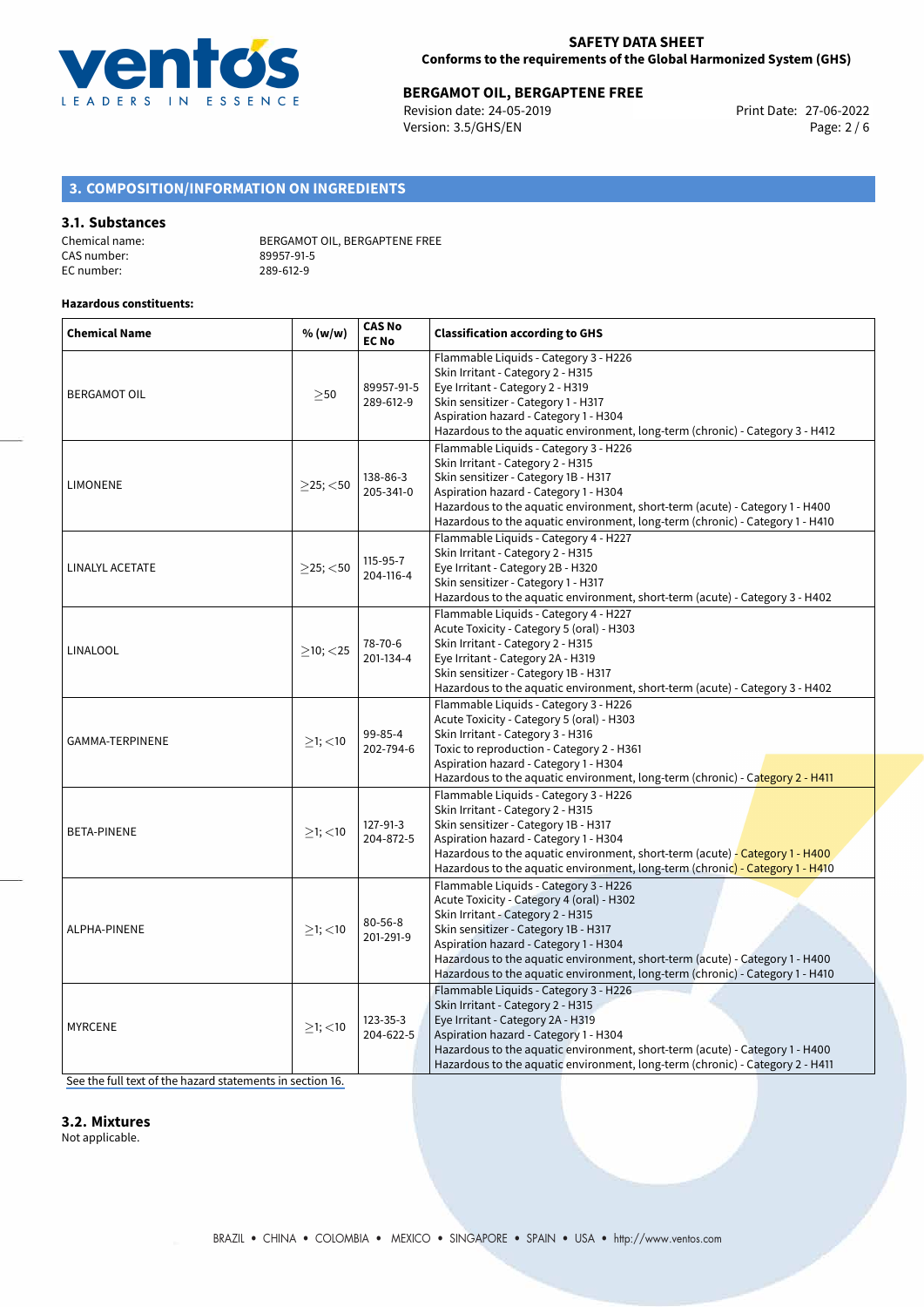

### **SAFETY DATA SHEET Conforms to the requirements of the Global Harmonized System (GHS)**

# **BERGAMOT OIL, BERGAPTENE FREE**<br>
Revision date: 24-05-2019<br> **Print Date: 27-06-2022**

Revision date: 24-05-2019 Version: 3.5/GHS/EN Page: 3 / 6

## **4. FIRST-AID MEASURES**

### **4.1. Description of necessary first aid measures**

| Ingestion:    | Rinse mouth with water.<br>Obtain medical advice.<br>Keep at rest. Do not induce vomiting.                                                           |
|---------------|------------------------------------------------------------------------------------------------------------------------------------------------------|
| Eye contact:  | In case of contact with eyes, rinse immediately with plenty of water for at least 15 minutes and seek medical advice.                                |
| Inhalation:   | Remove person to fresh air and keep at rest.<br>Seek immediate medical advice.                                                                       |
| Skin contact: | Take off immediately all contaminated clothing.<br>Thoroughly wash affected skin with soap and water.<br>Seek medical attention if symptoms persist. |

#### **4.2. Most important symptoms and effects, both acute and delayed** No information available.

# **4.3. Indication of any immediate medical attention and special treatment needed**

No information available.

## **5. FIRE-FIGHTING MEASURES**

### **5.1. Extinguishing Media**

Water spray, carbon dioxide, dry chemical powder or appropriate foam. For safety reasons do not use full water jet.

### **5.2. Special hazards arising from the substance or mixture**

Known or Anticipated Hazardous Products of Combustion: Emits toxic fumes under fire conditions.

### **5.3. Advice for firefighters**

High temperatures can lead to high pressures inside closed containers. Avoid inhalation of vapors that are created. Use appropriate respiratory protection. Do not allow spillage of fire to be poured into drains or watercourses. Wear self-contained breathing apparatus and protective clothing.

## **6. ACCIDENTAL RELEASE MEASURES**

### **6.1. Personal precautions, protective equipment and emergency procedures**

Evacuate surronding areas. Ensure adequate ventilation. Keep unnecessary and unprotected personnel from entering. Do not breathe vapor/spray. Avoid contact with skin and eyes. Information regarding personal protective measures: see section 8.

### **6.2. Environmental precautions**

To avoid possible contamination of the environment, do not discharge into any drains, surface waters or groundwaters.

### **6.3. Methods and materials for containment and cleaning up**

Cover with an inert, inorganic, non-combustible absorbent material (e.g. dry-lime, sand, soda ash). Place in covered containers using non-sparking tools and transport outdoors. Avoid open flames or sources of ignition (e.g. pilot lights on gas hot water heater). Ventilate area and wash spill site after material pickup is complete.

### **6.4. Reference to other sections**

Information regarding exposure controls, personal protection and disposal considerations can be found in sections 8 and 13.

# **7. HANDLING AND STORAGE**

### **7.1. Precautions for safe handling**

Do not store or handle this material near food or drinking water. Do not smoke. Avoid contact with the eyes, skin and clothing. Wear protective clothing and use glasses. Observe the rules of safety and hygiene at work. Keep in the original container or an alternative made from a compatible material.

### **7.2. Conditions for safe storage, including any incompatibilities**

Store in tightly closed and preferably full containers in a cool, dry and ventilated area, protected from light. Keep away from sources of ignition (e.g. hot surfaces, sparks, flame and static discharges). Keep away from incompatible materials (see section 10).

### **7.3. Specific end use(s)**

No information available.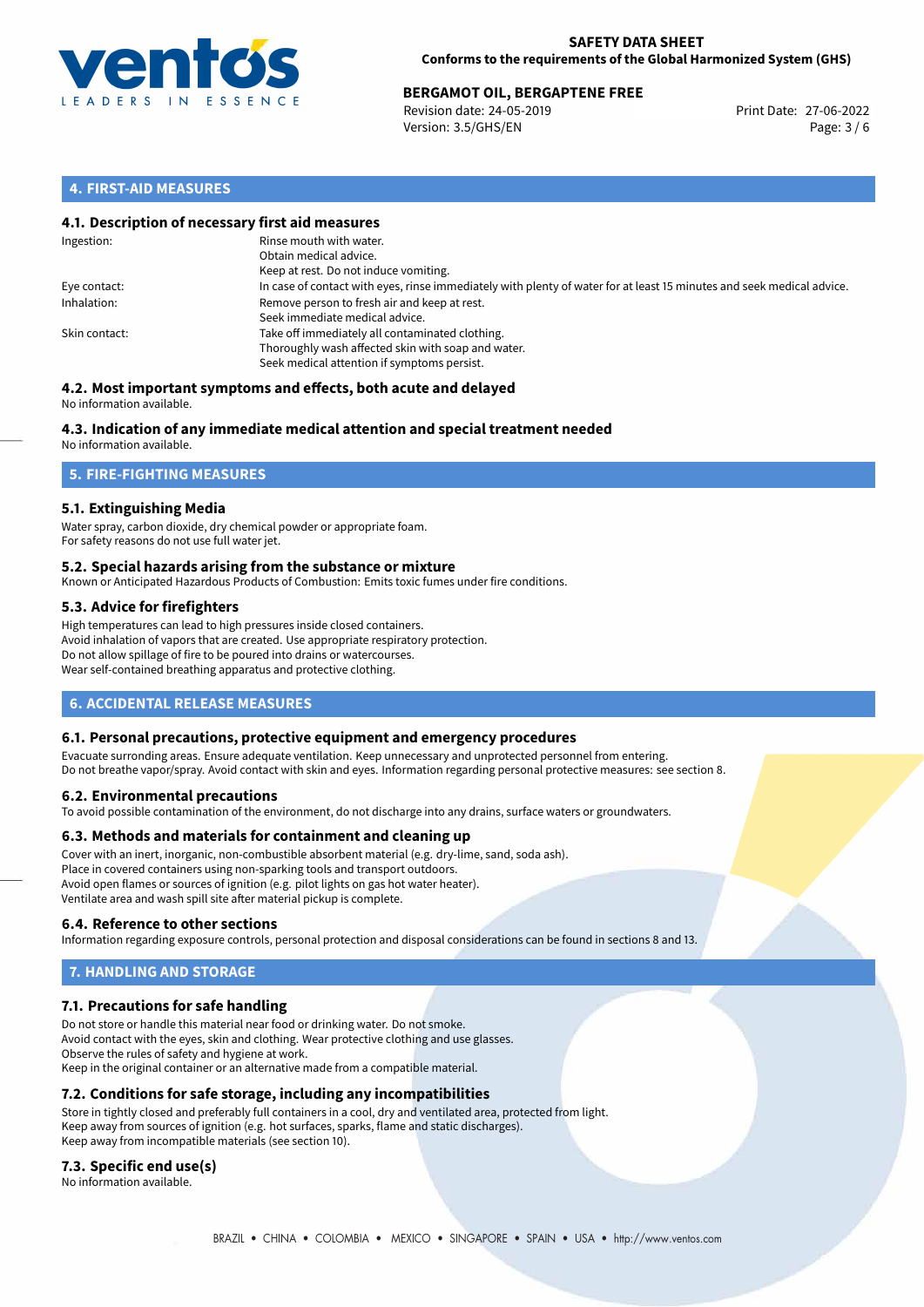

### **SAFETY DATA SHEET Conforms to the requirements of the Global Harmonized System (GHS)**

# **BERGAMOT OIL, BERGAPTENE FREE**<br>
Revision date: 24-05-2019<br>
Print Date: 27-06-2022

Revision date: 24-05-2019 Version: 3.5/GHS/EN Page: 4 / 6

## **8. EXPOSURE CONTROLS AND PERSONAL PROTECTION**

### **8.1. Control parameters**

Components with occupational exposure limits: None known.

### **8.2. Exposure controls**

Measures should be taken to prevent materials from being splashed into the body. Provide adequate ventilation, according to the conditions of use. Use a mechanical exhaust if required.

### **8.3. Individual protection measures, such as personal protective equipment**

| Eye/Face protection:             | Chemical safety goggles are recommended. Wash contaminated goggles before reuse.                                                            |
|----------------------------------|---------------------------------------------------------------------------------------------------------------------------------------------|
| Hand Protection:                 | Chemical-resistant gloves are recommended. Wash contaminated gloves before reuse.                                                           |
| Body protection:                 | Personal protective equipment for the body should be selected based on the task being performed and the risks<br>involved.                  |
| Respiratory Protection:          | In case of insufficient ventilation, use suitable respiratory equipment.                                                                    |
| Environmental exposure controls: | Emissions from ventilation or process equipment should be checked to ensure they comply with environmental<br>protection legislation.       |
|                                  | In some cases, filters or engineering modifications to the process equipment will be necessary to reduce emissions to<br>acceptable levels. |

## **9. PHYSICAL AND CHEMICAL PROPERTIES**

### **9.1. Information on basic physical and chemical properties**

| Appearance:                            | Liguid                    |
|----------------------------------------|---------------------------|
| Colour:                                | Conforms to standard      |
| Odour:                                 | Conforms to standard      |
| Odour theshold:                        | Not determined            |
| pH:                                    | Not determined            |
| Melting point/freezing point:          | Not determined            |
| Boling point/boiling range:            | 178                       |
| Flash point:                           | $55^{\circ}$ C            |
| Evaporation rate:                      | Not determined            |
| Flammability:                          | Not determined            |
| Lower flammability/Explosive limit:    | Not determined            |
| Upper flammability/Explosive limit:    | Not determined            |
| Vapour pressure:                       | Not determined            |
| Vapour Density:                        | Not determined            |
| Density:                               | $0,85-0,87$ g/mL (20°C)   |
| Relative density:                      | $0,85-0,87(20^{\circ}C)$  |
| Water solubility:                      | <b>INSOLUBLE IN WATER</b> |
| Solubility in other solvents:          | SOLUBLE IN ETHANOL        |
| Partition coefficient n-octanol/water: | Not determined            |
| Auto-ignition temperature:             | Not determined            |
| Decomposition temperature:             | Not determined            |
| Viscosity, dynamic:                    | Not determined            |
| Viscosity, kinematic:                  | Not determined            |
| Explosive properties:                  | Not determined            |
| Oxidising properties:                  | Not determined            |
|                                        |                           |

# **10. STABILITY AND REACTIVITY**

### **10.1. Reactivity**

No hazardous reactions if stored and handled as prescribed/indicated.

### **10.2. Chemical stability**

The product is stable if stored and handled as prescribed/indicated.

### **10.3. Possibility of hazardous reactions**

No hazardous reactions if stored and handled as prescribed/indicated.

### **10.4. Conditions to Avoid**

Conditions to Avoid: Excessive heat, flame or other ignition sources.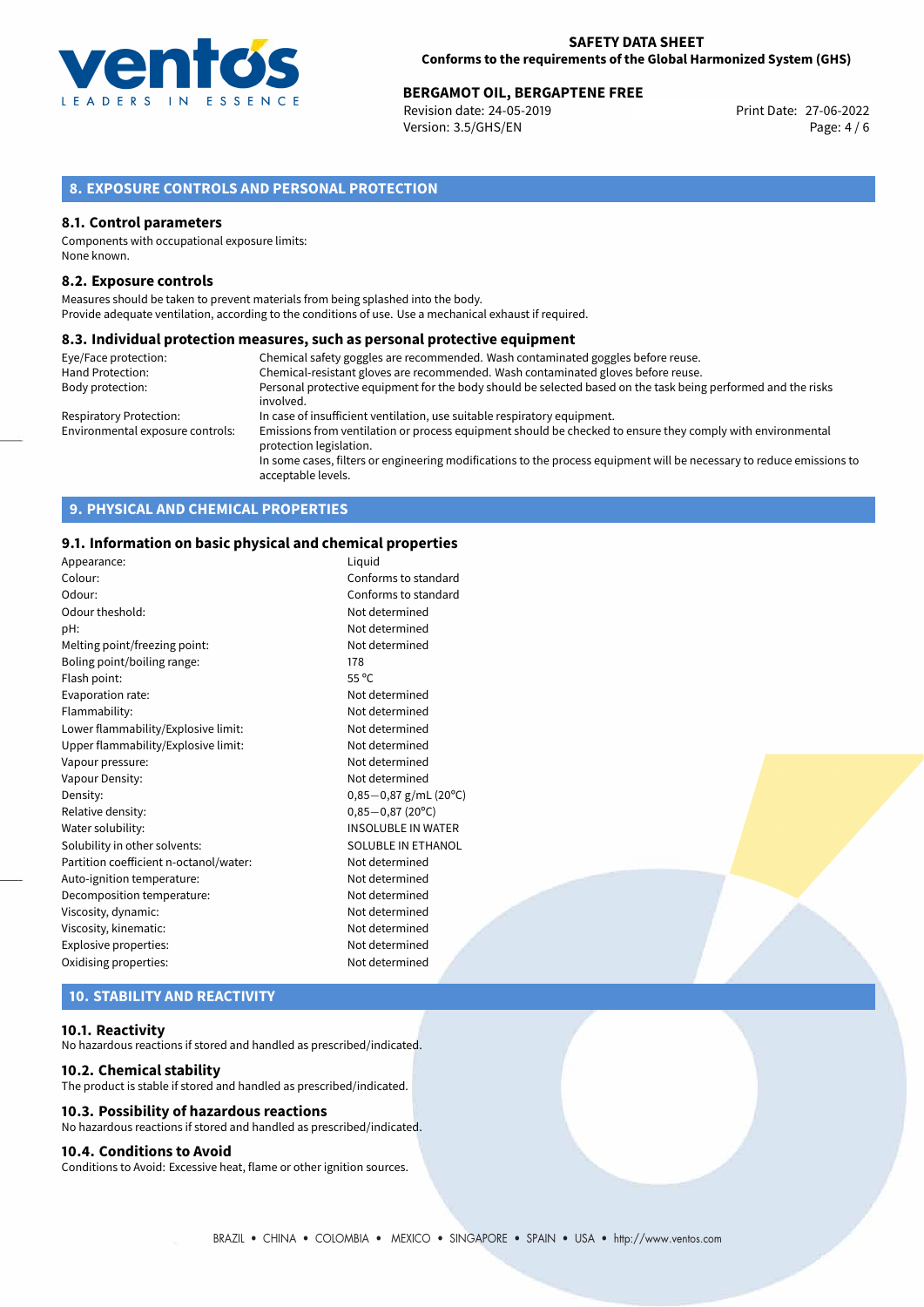

# **BERGAMOT OIL, BERGAPTENE FREE**<br>27-06-2022 Berger Berger Print Date: 27-06-2022

Revision date: 24-05-2019 Version: 3.5/GHS/EN Page: 5 / 6

### **10.5. Incompatible materials**

Avoid contact with strong acids and bases and oxidizing agents.

### **10.6. Hazardous decomposition products**

During combustion may form carbon monoxide and unidentified organic compounds.

# **11. TOXICOLOGICAL INFORMATION**

| <b>Acute toxicity</b>             | Based on the data available, the criteria for classification are not met. |  |  |
|-----------------------------------|---------------------------------------------------------------------------|--|--|
| <b>Skin corrosion/irritation</b>  | Causes skin irritation.                                                   |  |  |
| Serious eye damage/irritation     | Causes serious eye irritation.                                            |  |  |
| Respiratory or skin sensitisation | May cause an allergic skin reaction.                                      |  |  |
| <b>Germ cell mutagenicity</b>     | Based on the data available, the criteria for classification are not met. |  |  |
| Carcinogenicity                   | Based on the data available, the criteria for classification are not met. |  |  |
| <b>Reproductive toxicity</b>      | Based on the data available, the criteria for classification are not met. |  |  |
| <b>STOT-single exposure</b>       | Based on the data available, the criteria for classification are not met. |  |  |
| <b>STOT-repeated exposure</b>     | Based on the data available, the criteria for classification are not met. |  |  |
| <b>Aspiration hazard</b>          | May be fatal if swallowed and enters airways.                             |  |  |

# **12. ECOLOGICAL INFORMATION**

### **12.1. Toxicity**

**Assessment:**

Harmful to aquatic life with long lasting effects. **Experimental/calculated data:** No information available.

### **12.2. Degradability**

No information available.

### **12.3. Bioaccumulative potential**

No information available.

### **12.4. Soil mobility**

No information available.

### **12.5. Other adverse effects**

See also sections 6, 7, 13 and 15 Do not allow to get into waste water or waterways.

# **13. DISPOSAL CONSIDERATIONS**

## **13.1. Waste treatment methods**

Dispose of in accordance with national and local environmental regulations.

## **14. TRANSPORT INFORMATION**

|                                  | <b>ADR/RID/ADN</b>         |  | <b>IMDG</b>                |  | <b>IATA-ICAO</b>           |  |
|----------------------------------|----------------------------|--|----------------------------|--|----------------------------|--|
| 14.1. UN Number                  | <b>UN1169</b>              |  | <b>UN1169</b>              |  | <b>UN1169</b>              |  |
| 14.2. UN Proper Shipping Name    | EXTRACTS, AROMATIC, LIQUID |  | EXTRACTS, AROMATIC, LIQUID |  | EXTRACTS, AROMATIC, LIQUID |  |
|                                  |                            |  | (LIMONENE)                 |  |                            |  |
| 14.3. Transport Hazard Class(es) |                            |  |                            |  |                            |  |
| 14.4. Packing Group              | Ш                          |  | $\mathbf{III}$             |  | Ш                          |  |
| 14.5. Environmental hazards      | No                         |  | No                         |  | No                         |  |
| Additional information           |                            |  |                            |  |                            |  |

### **14.6 Special precautions for user**

None known

# **14.7. Transport in bulk according to Annex II of MARPOL 73/78 and the IBC Code**

No information available